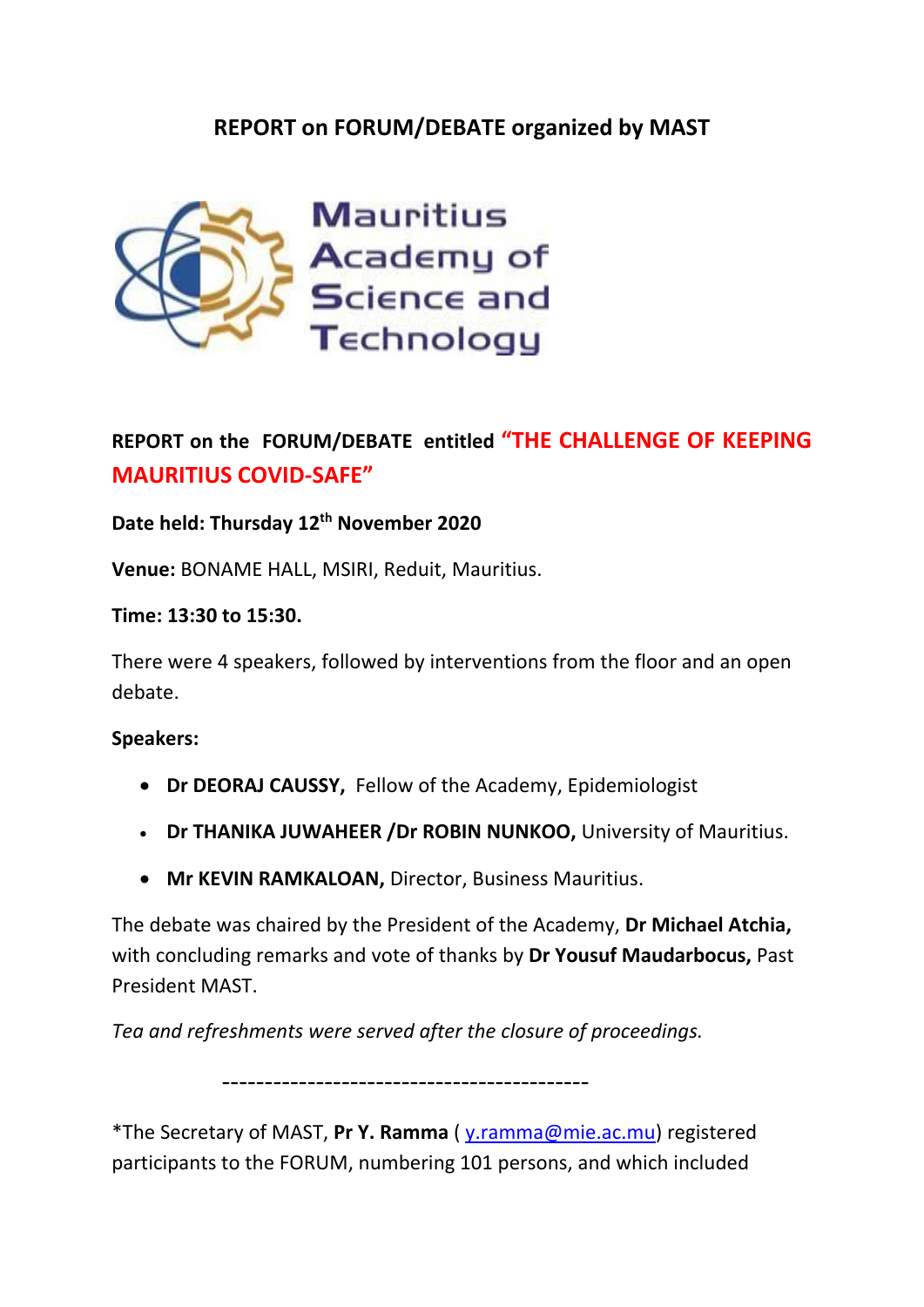scientists, medical doctors and pharmacists, economists, educators, as well as representatives from the business and tourism sectors, from government, from IMF, from the Royal Society of Arts and Science, from aviation(See list in appendix). The press was well represented and the event covered, to different extents, by *Le Defi Quotidien* and *Le Mauricien* of 13.11.20 and by MBC.

Attached to the invitation was a summary of MAST first Policy brief on COVID 19, dated 20<sup>th</sup> August 2020, for reference.

This Forum was organized and held in the context of the project *"Dissemination of Policy Briefs on Covid-19 non-pharmaceutical interventions"* of the *International* Science Council, ISC and South Africa Academy of Science, ASSAf.)

--------------------------------------------

#### **Proceedings:**

In the presence of all members of Council of MAST and a full hall of participants, the Chairman, Dr Atchia, opened the event at 13:30,with words of welcome and stressing the importance of today's debate in the context of the COVID pandemic.

He presented a slide giving data on just 3 countries of the world to strengthen the need (the subject of today's debate) to keep Mauritius COVID SAFE.

**WINNING THE BATTLE: Mauritius Total Cases: 453, New/Day: 0**

**NEED FOR ACTION : South Africa Total Cases: 740,250, New/Day: 1,600**

**RED ALERT: USA Total Cases: 10,252,100, New/Day: 121,100** 

The speakers and the perspective the specific perspective from which they would address the audience were then introduced. The participants were asked to keep their questions and comment for after the speakers had make their brief presentations, all with the support of power point illustrations.

1. **Dr Caussy,** Epidemiologist addressed the situation of Mauritius as a COVID-19 safe state since April 2020, commenting in particular on the immediate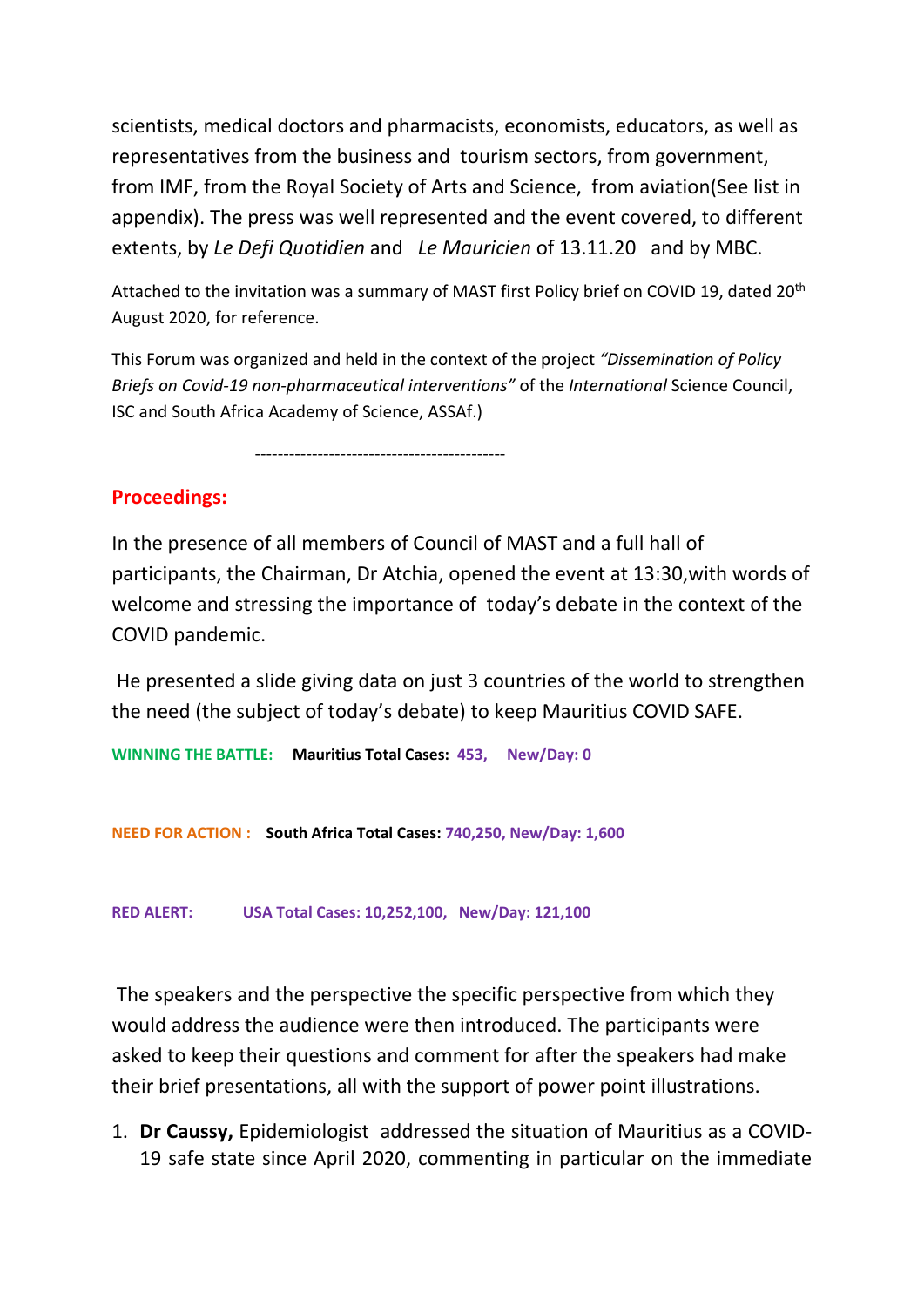future regarding opening of our frontiers , as well as the situation regarding health care (specialists and equipment at our hospitals, quarantine centres in hotels, Government's Covid monitoring Committee etc) and the realistic hope for a vaccine. He covered the Health Sector Response (adopting a Health in All (HiAP) policy for management of COVID-19), formulating a fully fledge pandemic preparedness plan where the re- opening the border must be carefully planned, as well as adapting innovative digital technology for surveillance. He also addressed the need to creating and enhancing new partnerships: in order to achieve coordinated action to deal with the pandemic of COVID-19, Mauritius must develop and forge partnership at all levels, ranging from local, national, to international ones across relevant disciplines and sectors, as well as conduct research to generate evidence for action in Mauritius. And finally he addressed the question of the *social impacts* of the pandemic in Mauritius, how it could disproportionately affect the vulnerable population, including people living in poverty situations, older persons, persons with disabilities and the youth. For society, how to define and shape the next normal?

2. **Dr Juwaheer and Dr Nunkoo** specialists in marketing, tourism and hospitality addressed the economic situation of the country and its future if frontiers are re-opened or not in the near future. They asked three relevant questions: Opening our Borders, how safe and what's next? What is and likely to be the Economic Impact of Covid-19 in Mauritius and in Africa? If and when we reopen what best suited protocols shall we follow?

 The protocols for reopening/ deconfinement in different comparable countries (Fiji, Taiwan, Maldives, Hong kong, Seychelles, Singapore and Reunion) were analysed and compared, in search of the best suitable solutions for the Mauritius situation. What other solutions? First is to promote domestic tourism; research has shown that in half of the economies in the region domestic tourists could replace a considerable portion of international visitors, if fully mobilized; second, in the recovery phase, countries can negotiate socalled *travel bubbles,* i.e. travel corridor with states which are neighbouring and in similar situation of control of the pandemic. The potential of travel bubbles was estimated and their feasibility assessed given the pandemic and pandemic preparedness of countries to be included in the plan.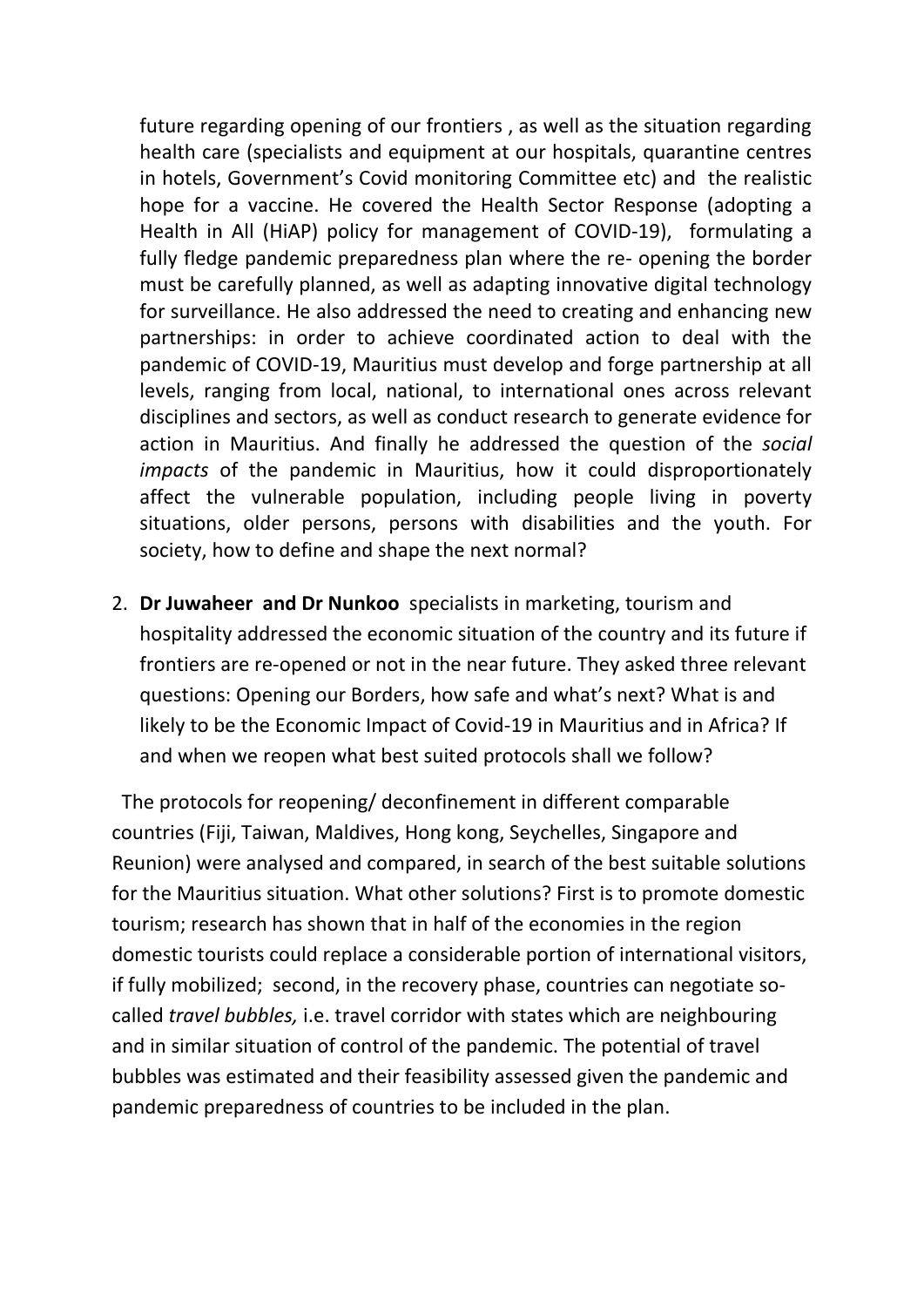3. **"Mr [Ramkaloan,](mailto:k.ramkaloan@businessmauritius.org) CEO of Business Mauritius,** the apex organization of the business community, addressed the public-private sector dialogue and industrial relations in this Covid era. He covered the employment situation, especially on the tourism and allied sectors as a result of COVID -19 and supported the need for new structures and protocols adjusted to the existing situation".

To obtain data on the Impact of COVID 19 on the Mauritian Economy, a Business Survey to assess the impact of COVID-19 Outbreak in Mauritius (April-September 2020) was conducted by Business Mauritius, with UNDP and Statistics Mauritius. It covered Sales, Exports and expected 6-months outlook, Prices, Cancellation or postponement of orders, Demand and supply and expected 3-months outlook, Employment and Government financial support.

These key areas were identified namely: Strategies to boost exports, Resilience map of economic activities, Changing employment landscape, Business Continuity Planning, Adaptation and Innovation. Furthermore the UN World Tourism Organisation Outlook estimated these effects on tourism: 70% decrease in international inbound tourists (from Jan- Aug 2020), strong Impact on earnings and jobs, while Mauritius was classed in the Top 10 most vulnerable destinations. In Mauritius tourism accounts for 8.1% direct GDP contribution, with approximately 74,000 direct employments.

A number of scenarios for Reopening of our borders in 2021 were examined and discussed. And comparison made with other countries with different scenarios, some of which have failed badly.

-------------

Followed an exchange of views on the various aspects of keeping this country COVID SAFE, namely protocols utilized presently, quarantine measures, eventual vaccine and its availability, the several models of reopening frontiers and deconfinement, the participation of the various shareholders and interest, including the scientific community is arriving at the best strategy for economic recovery while keeping the country Covid safe. With 15 different questions/interventions from participants and brief responses from the speakers.